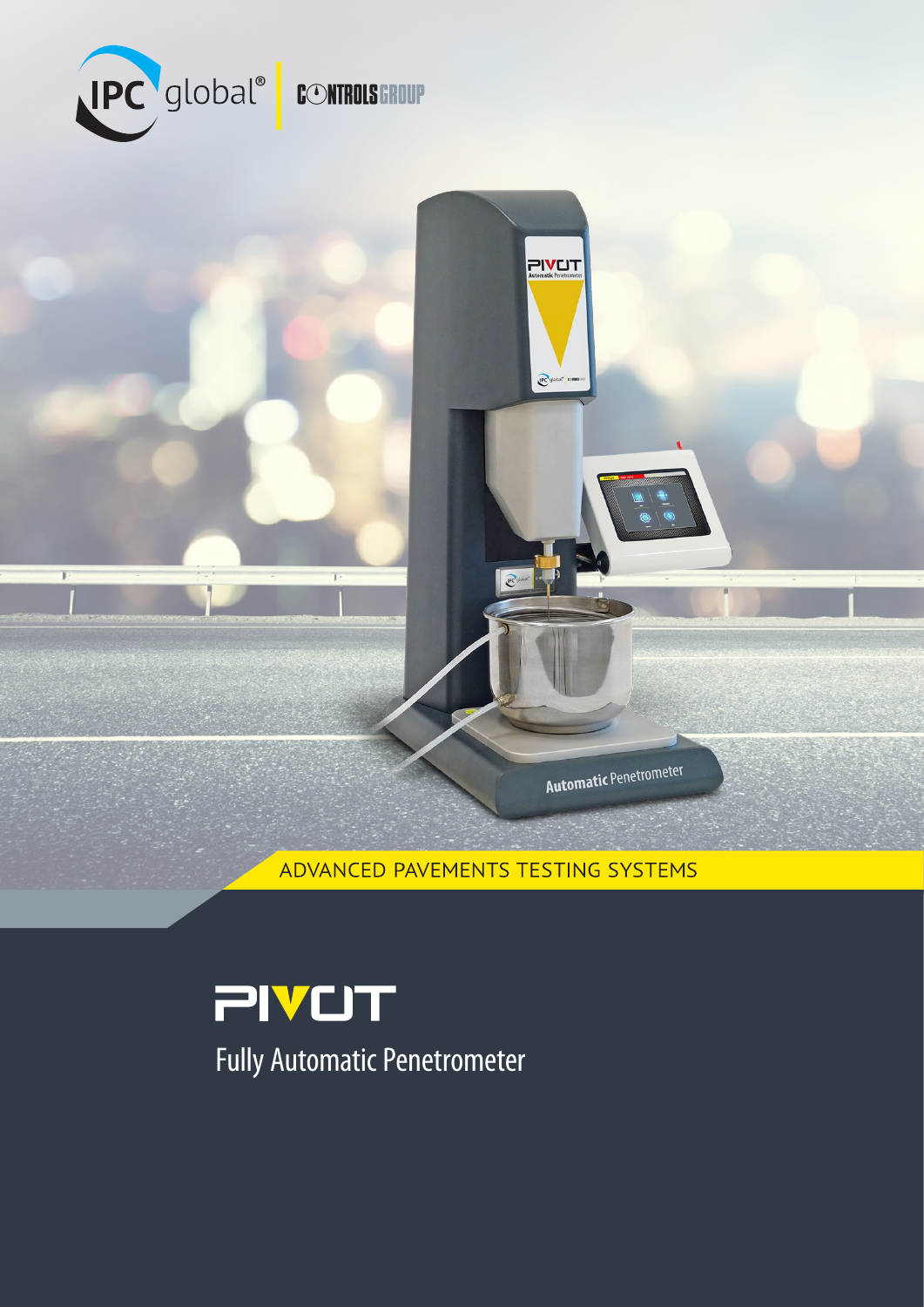#### דו ז**ע**וכ PIVOT FULLY AUTOMATIC PENETROMETER



# main features

- $>$  Fully automatic operation. The entire test cycle (rapid approach, starting point determination, penetration and return to the initial position) is automatically performed by simply pressing the start button on the touch screen display
- > Rapid approach and automatic starting point determination eliminate any operator inaccuracy during needle positioning
- > Penetration measurement via contactless displacement transducer, with 0.01 mm resolution
- > Real time display of penetration/time curve
- > 6" color touch screen display, easy to use thanks to our userfriendly software
- > Saves time and delivers first class results





# **Standards** EN 1426 | EN13380-2 | ASTM D5 | ASTM D127 | AASHTO T49 | AFNOR T66-004 | DIN 52210 | IP 49 | JIS K 2207

A compact instrument, microprocessor controlled, using the latest technologies and programming tools. It includes a 6" lateral touch screen display, intuitive and easy to use, which shows the penetration/time curve and can display & average up to six tests. The instrument reaches the test start point automatically and is supplied with an integrated led lamp.

The vertical movement is performed by a high precision stepper motor and measured by a contactless displacement transducer. The device also has the possibility to recall the vertical position for repeated tests.

The test should be performed placing the penetration cup in thermostatically controlled water, using a suitable device as the 81-B0102/D Digital circulation water bath with conditioning vessel. Please refer to our accessories on page 3.

# **Ordering information**

#### **81-PV0103 Automatic Penetrometer, microprocessor controlled**

- Fully automatic test cycle including rapid approach and zero point determination
- Penetration range: 0-50 mm with 0.01 resolution, measured with contactless displacement transducer
- Intuitive and easy to use touch screen display (640 x 480 px)
- Real time display of penetration/time curve
- USB Port for test database and LAN port for PC connection
- Supplied with USB flash drive and outfit for penetration of bituminous materials: needle, needle holder, 50g weight, 150g additional weight and 6 containers
- 110–230V, 50–60 Hz, 1ph.

#### **Standard outfit**

The apparatus is supplied complete with outfit for penetration of bituminous materials (needle, needle holder, 50g weight, 150g additional weight and six containers), centering guide, anodized aluminium base plate with spirit level and adjustable leveling feet. USB flash drive for saving data and test reports are also included.

#### **Specifications**

- Integrated automatic approach and positioning functions
- Intuitive and easy-to-use touch screen display
- Eight programmable reference positions for the holder assembly
- High precision vertical movement by stepper motor
- Programmable penetration time between 0 and 9,999 sec
- Programmable delay time between 0 and 999 sec
- Range: 0 to 50mm (penetration 500dmm)
- Penetration resolution: 0.01mm
- Possibility to recall the vertical position for repeated tests
- Penetration measurement by contactless displacement transducer
- Possibility to display and average up to six tests
- Anodized base plate with spirit level
	- Connections: USB port for test database and LAN port for PC connection
	- Adjustable leveling feet & led lamp included
	- Overall dimensions (WxDxH): 360x410x680mm
	- Weight approx.: 21kg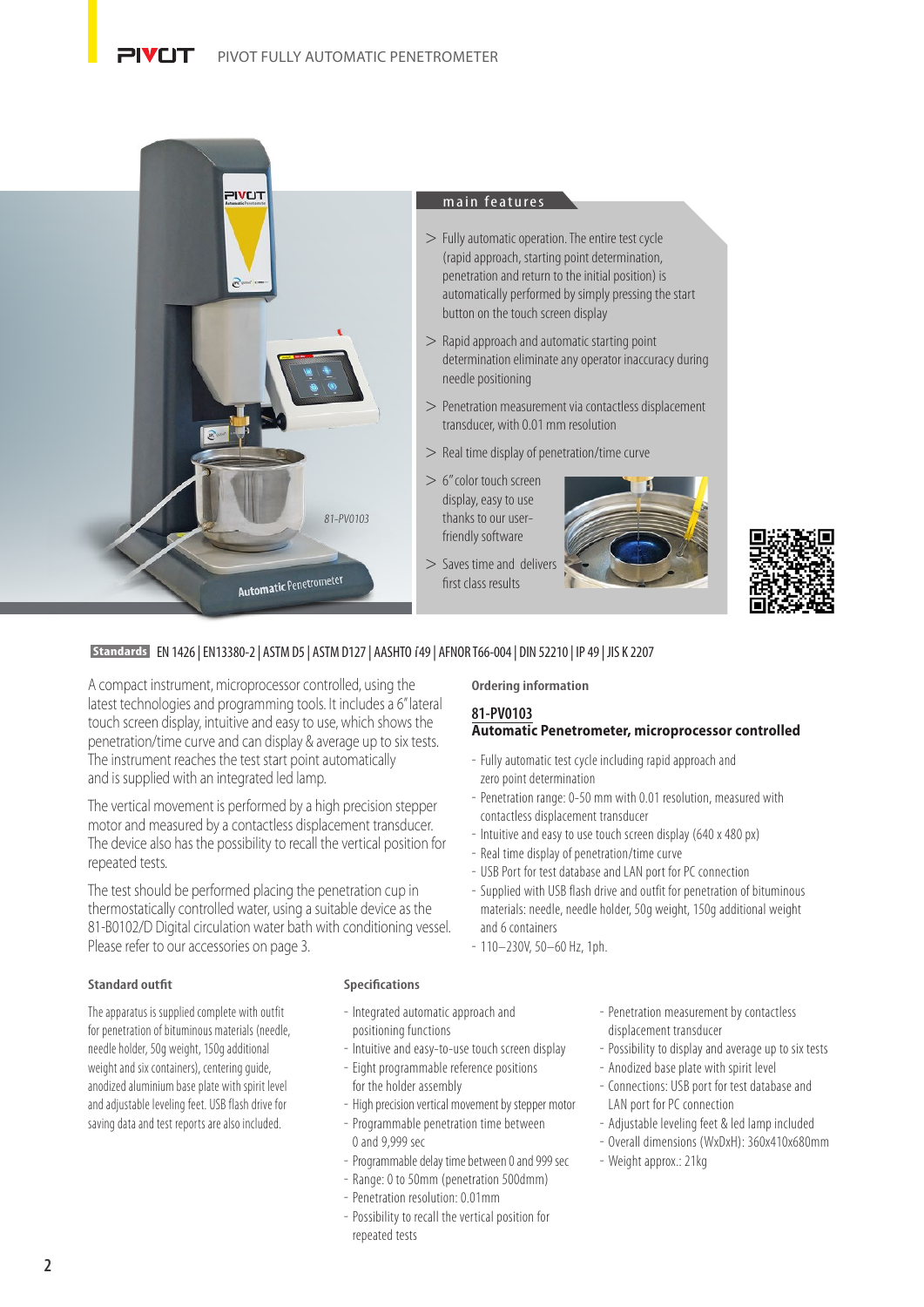

*Calibration of the contactless displacement transducer*



*Alternative manual adjustment of the needle position*



*Graphical real time display of the tests*

# **Accessories**

**Penetrometer needles**

## **81-B0113**

Penetrometer needle,  $2.5 \pm 0.05$  g. fully hardened, tempered and polished stainless steel. Conforming to ASTM D5 and EN 1426. Supplied complete with conformity certificate.

#### **81-B0113/A**

Penetrometer needles,  $2.5 \pm 0.05$  g. fully hardened, tempered and polished stainless steel. Conforming to ASTM D5 and EN 1426. Supplied complete with conformity certificate. Set of three pieces.

# **81-B0113/1**

Verified penetrometer needle 2.5  $\pm$  0.5 g. fully hardened, tempered and polished stainless steel. Conforming to ASTM D5 and EN 1426. Supplied complete with official UKAS Verification Certificate.



81-B0113, penetrometer needle

**81-PV0113/AM**  Magnetic penetrometer needle,  $2.5 \pm 0.05$  g. Set of three pieces.

**81-B0115**  Standard penetration cone conforming to ASTM D217 and EN 13880-2.



81-B0115

#### **Sample cups**

**81-B0110/A** Sample cup, dia. 55x35 mm. Set of 6 pieces.

**81-B0110/B**  Sample cup, dia. 70x45 mm. Set of six pieces.



81-B0110

#### **Glass transfer dish**

#### **81-B0109**

Glass transfer dish with support, 100 mm dia. x 100 mm high.



81-B0109

#### **Thermometers**

**82-B0100/6** IP 38 C Thermometer, range from +23 to +26  $°C$ , 0.1  $°C$  graduation.

# **82-B0125/2**

EN thermometer, range from  $+19$  to  $+27^{\circ}$ C, 0.1 °C graduation, type ASTM 17C.

#### **82-B0122/4**

EN thermometer, range from -8 to  $+32$  °C, 0.1 ℃ graduation, type ASTM 63C.

## **Digital circulation water bath with cooling unit**

#### **81-B0102/D**

Water temperature controller for penetration test, complete with heating and cooling controller, external temperature probe, internal support with locking elements for 55 mm dia. and 70 mm dia. sample cups 230V, 50–60Hz, 1ph.

**81-B0102/DZ** 

As above but 110V, 60Hz, 1ph.